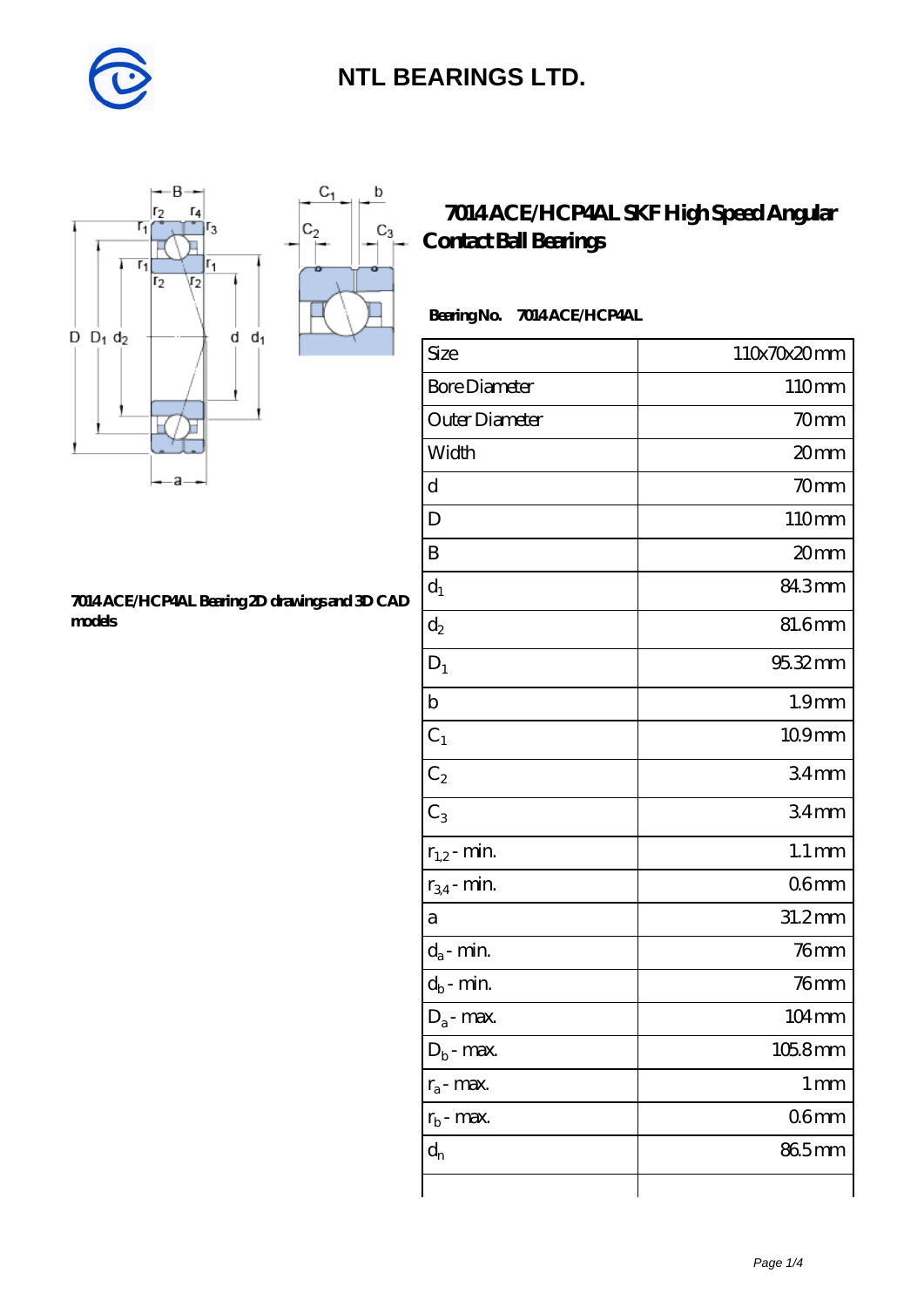

| Basic dynamic load rating -<br>С         | 22.5kN        |
|------------------------------------------|---------------|
| Basic static load rating - $C_0$         | 17.3kN        |
| Fatigue load limit - $P_{\rm u}$         | 0735kN        |
| Limiting speed for grease<br>lubrication | 18500r/min    |
| Limiting speed for oil<br>lubrication    | $2900$ mm/min |
| Ball - $D_w$                             | $9.525$ mm    |
| $Ball - z$                               | 25            |
| $G_{\text{ref}}$                         | 82cm3         |
| Calculation factor - e                   | 068           |
| Calculation factor - $Y_2$               | 0.87          |
| Calculation factor - $Y_0$               | 038           |
| Calculation factor - $X_2$               | Q41           |
| Calculation factor - $Y_1$               | 092           |
| Calculation factor - $Y_2$               | 1.41          |
| Calculation factor - $Y_0$               | 0.76          |
| Calculation factor - $X_2$               | 067           |
| Preload class $A - G_A$                  | 200N          |
| Preload class $B - G_B$                  | 610N          |
| Preload class $C - G_C$                  | 1220N         |
| Calculation factor - f                   | 1.09          |
| Calculation factor - $f_1$               | 099           |
| Calculation factor - $f_{2A}$            | 1             |
| Calculation factor - $f_{\rm 2B}$        | 1.03          |
| Calculation factor - $f_{\chi}$          | 1.06          |
| Calculation factor - $f_{HC}$            | 1.01          |
| Preload class A                          | 159N/micron   |
| Preload class B                          | 238N/micron   |
|                                          |               |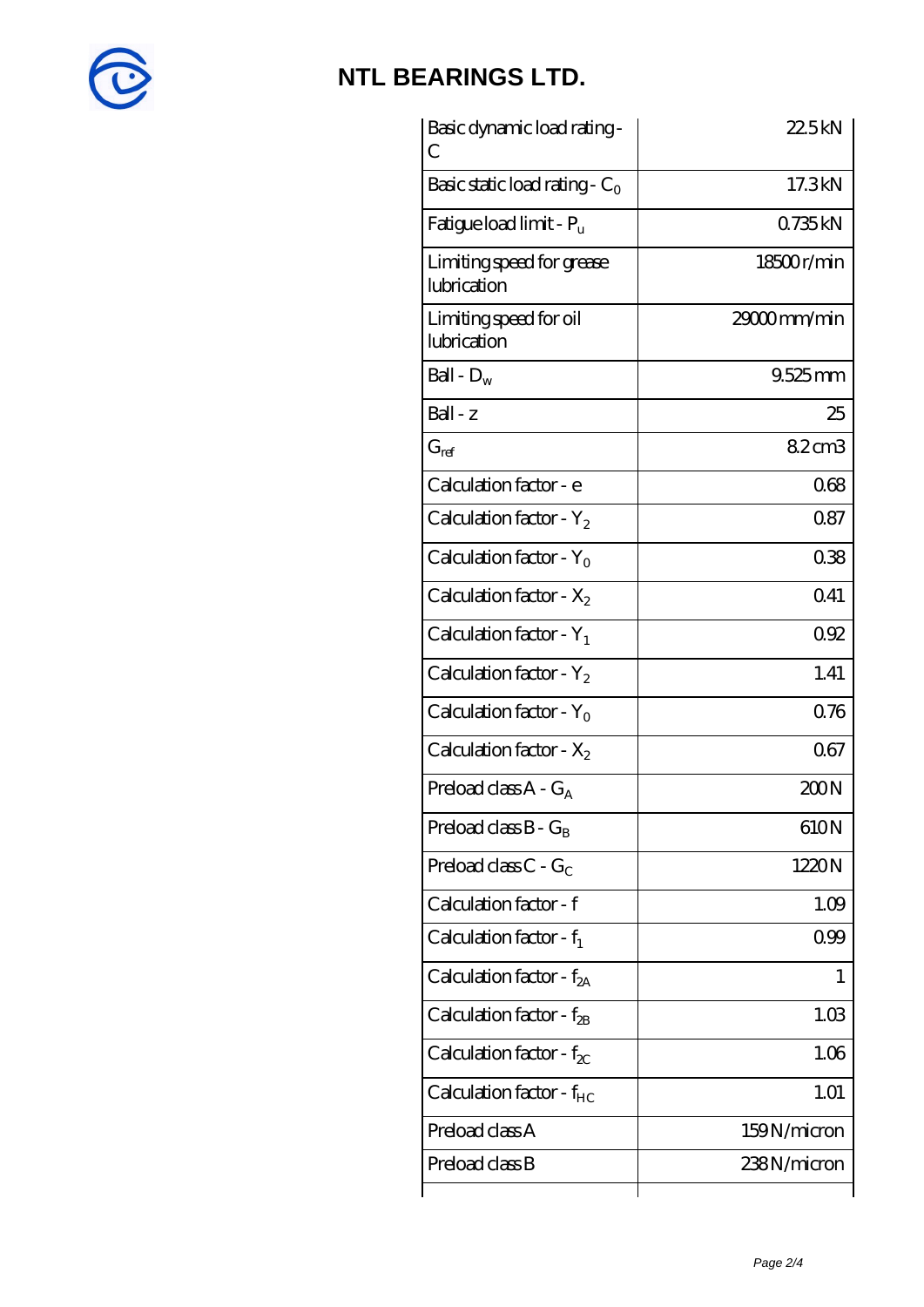

| Preload class C                                          | 311 N/micron        |
|----------------------------------------------------------|---------------------|
| $d_1$                                                    | 84.3mm              |
| $\mathrm{d}_2$                                           | 81.6mm              |
| $D_1$                                                    | 95.32mm             |
| $C_1$                                                    | 109mm               |
| $C_2$                                                    | 34 <sub>mm</sub>    |
| $C_3$                                                    | 34 <sub>mm</sub>    |
| $r_{1,2}$ min.                                           | $1.1 \,\mathrm{mm}$ |
| $r_{34}$ min.                                            | 06 <sub>mm</sub>    |
| $d_a$ min.                                               | $76$ mm             |
| $d_b$ min.                                               | $76$ mm             |
| $D_a$ max.                                               | $104 \,\mathrm{mm}$ |
| $D_{\rm b}$ max.                                         | 105.8mm             |
| $r_a$ max.                                               | $1 \,\mathrm{mm}$   |
| $r_{\rm b}$ max.                                         | 06mm                |
| $d_{n}$                                                  | 865mm               |
| Basic dynamic load rating C                              | 22.5kN              |
| Basic static load rating $C_0$                           | 17.3kN              |
| Fatigue load limit P <sub>u</sub>                        | 0735kN              |
| Attainable speed for grease<br>lubrication               | 18500r/min          |
| Attainable speed for oil-air<br>lubrication              | 29000r/min          |
| Ball diameter $D_w$                                      | 9.525mm             |
| Number of balls z                                        | 25                  |
| Reference grease quantity<br>$\mathrm{G}_{\mathrm{ref}}$ | $82 \text{cm}^3$    |
| Preload class $A G_A$                                    | 200N                |
| Static axial stiffness, preload<br>classA                | 159N/μ m            |
| Preload class $BG_B$                                     | 610N                |
| Static axial stiffness, preload<br>classB                | 238N/µ m            |
| Preload class C $G_C$                                    | 1220N               |